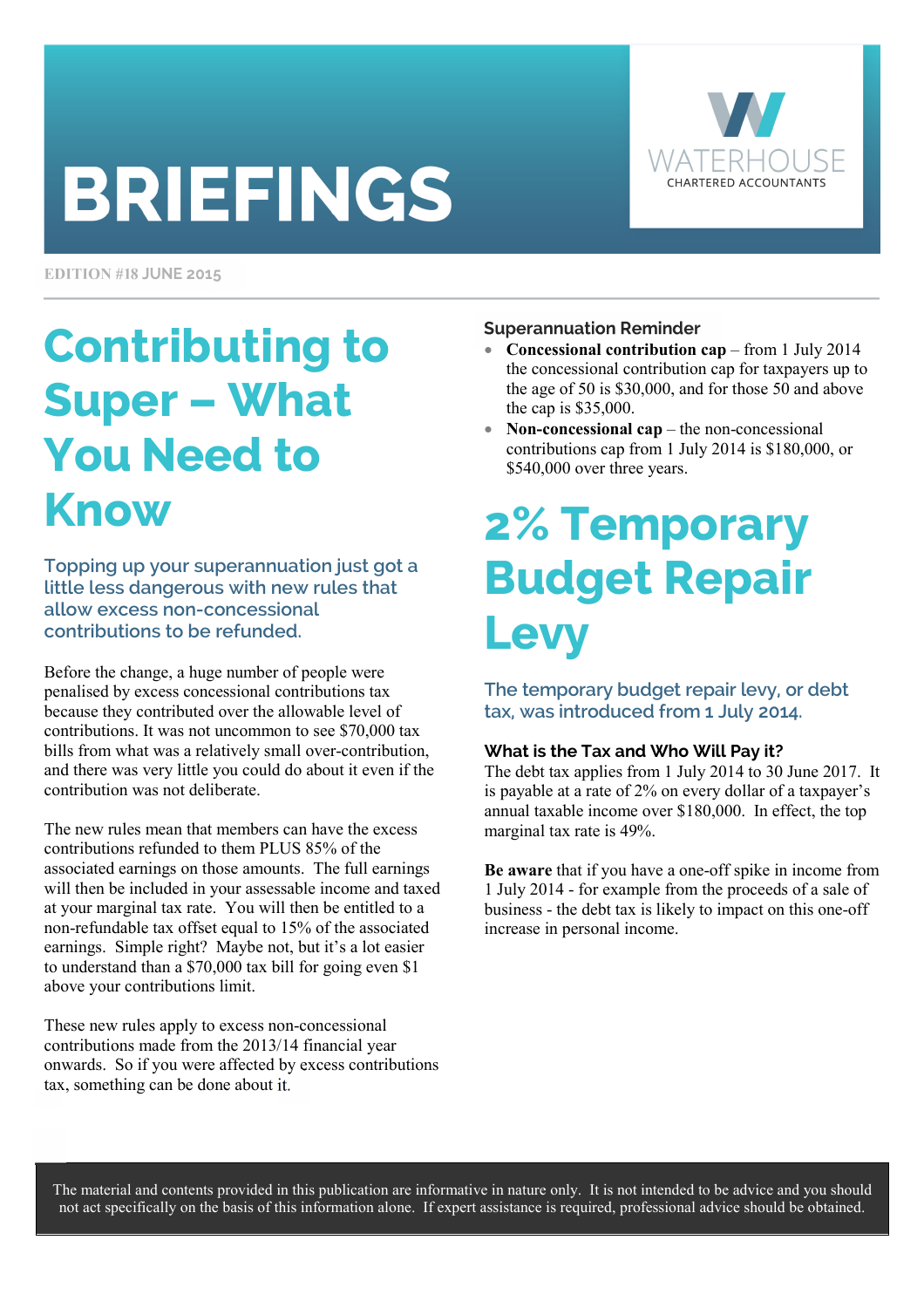

# 2015 Budget **Highlights**

This is a highly targeted budget that seeks to keep change within community tolerance levels.

Most spending measures target productivity gains – although small businesses with turnover between \$2 million and \$5 million will be disappointed. Revenue measures target the asset or income rich.

#### **Accelerated Depreciation Across Multiple Areas**

- **Businesses with turnover under \$2 million** immediate deductibility from budget night for any assets purchased and used or installed and ready to use by 30 June 2017 that cost less than \$20,000.
- **Start-ups** immediate deductibility for professional expenses – cost of lawyers and accountants to get a business up and running.
- **Farmers** immediate deductibility for fencing and water facilities.

#### **Tax Cuts for Small Business (under \$2 million) from 1 July 2015**

- 1.5% company tax reduction.
- 5% tax discount for unincorporated small businesses.

#### **GST on Digital Supplies**

• Similar GST treatment applied to supplies of digital products to Australian consumers – including consulting and professional services – regardless of whether they are supplied by a local or foreign supplier.

#### **Individuals**

• Changes to work-related deductions for car expenses – 12% of original value and one-third of actual cost methods removed and simplification of cents per kilometre method.

#### **FBT Changes**

- Changes to salary sacrificed meal entertainment fornot-for-profits.
- Expansion of FBT exemption for work-related electronic devices provided by small businesses.

#### **Multinationals Targeted**

#### **Head Office**

Suite 12 Level 3, **Gateway Building** 1 Mona Vale Road Mona Vale NSW 2103 **Sydney Office** Level 6 280 George Street Sydney NSW 2000 • Changes to Part IVA target around 30 global companies with revenue in excess of \$1 billion.

#### **Accessing Government Benefits**

- Changes to how superannuants' income counted for social security.
- Child care shake-up collapses three current eligibility tests with one means and activity test.
- Asset test changes mean 91,000 pensioners no longer qualify and 235,000 will have pension reduced.
- 'Double dipping' Government and employer paid parental leave stopped.

### 2015 Budget - Changes from 1 July 2015

#### **For Business**

- Small business tax cut 1.5% for companies and 5% tax discount for unincorporated small businesses under \$2 million (capped at \$1,000).\*
- Employee share scheme rule changes to make the schemes more attractive particularly to start-ups (covered in our April update).\*
- 'Fly in fly out' and 'drive in drive out' (FIFO) workers will be excluded from the Zone Tax Offset (ZTO) where their normal residence is not within a 'zone'.\*
- Start-ups able to immediately deduct a range of professional expenses required to start up a business – such as professional, legal and accounting advice.\*
- The way work-related deductions for car expenses are calculated will change. The '12% of original value method' and the 'one-third of actual expenses method' will be removed. The 'cents per kilometre method' will be modernised, replacing the three current engine size rates with one rate set at 66 cents per kilometre to apply for all cars.

#### **Superannuation**

- The terminally ill will be able to access super earlier.\*
- Employers with 20 employees or more must use SuperStream for employee contributions.

T 02 8973 2222 admin@waterhouseca.com.au www.waterhouseca.com.au ABN 60 535 258 608

Liability limited by a scheme approved under Professional Standards Legislation



**Chartered Accountants**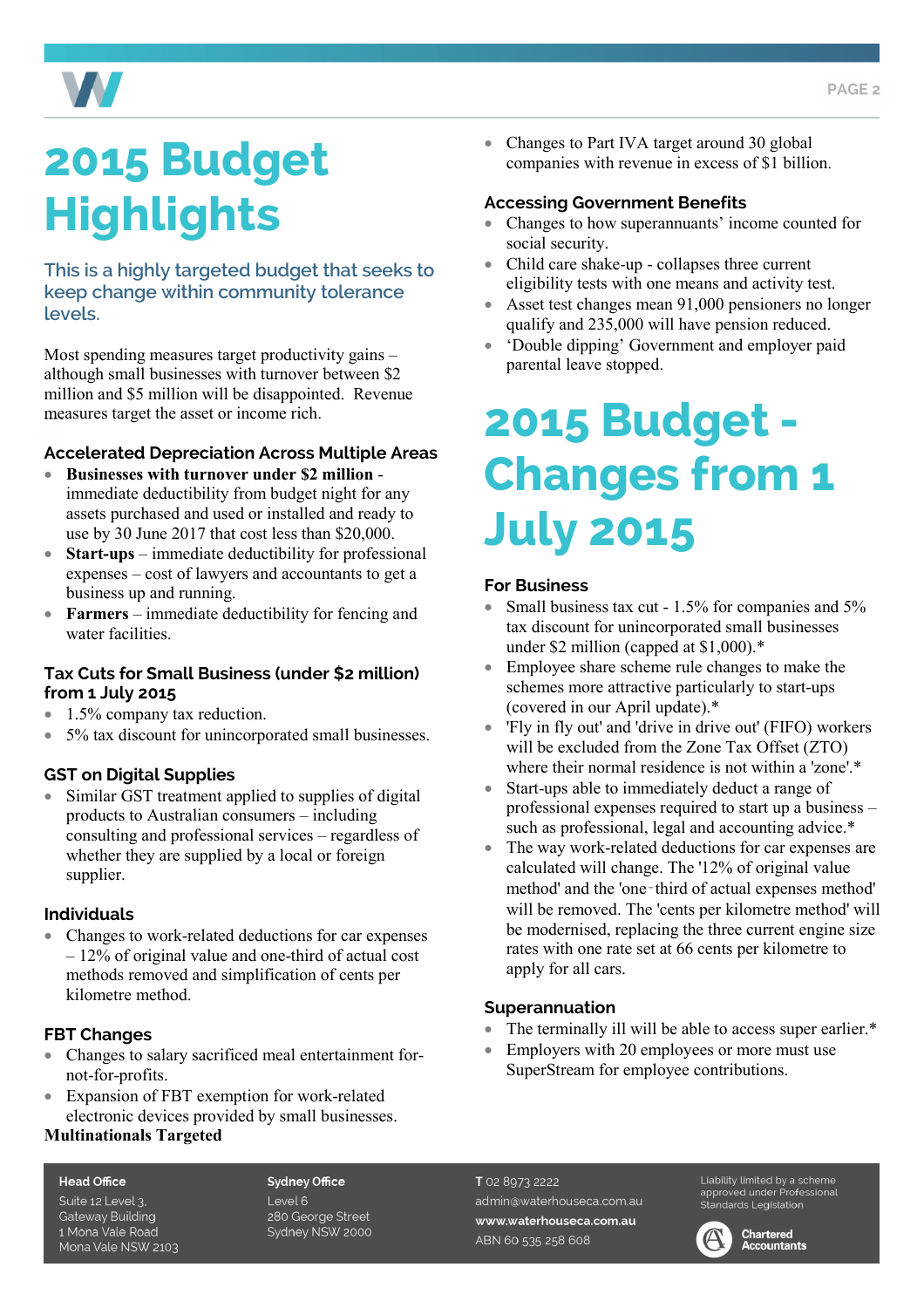

#### **Individuals**

• Changes to family tax benefits – income test changes, add on child payment removed, and changes to large family supplement.

\*announced change not yet law.

# Why Using the \$20,000 Budget Tax Deduction Might be the **Wrong Decision**

So your business has a turnover under \$2 million and you want to know how to use the \$20,000 immediate tax deduction that's been all over the news?

Before you start spending, there are a few things you need to know.

#### **Does Your Business Make a Profit?**

Deductions are only useful to offset against tax. If your business makes a loss then a tax deduction is of limited benefit because you're not paying any tax. Losses can often be carried forward into future years, but you lose the benefit of the immediate deduction.

#### **Immediate Deduction Not Yet Law**

The \$20,000 instant asset write-off is not yet law. The ATO only has the capacity to assess on current law not announcements. Don't forget that many of last year's budget measures have not been enacted. While we think it is highly unlikely that the other political parties will block this measure, there is always a small risk that things will change. So don't spend more than your business can afford.

#### **Cashflow First!**

Cashflow is more important than an immediate deduction. Assuming your business qualifies for the deduction, the most important consideration is your

cashflow. If there are purchases and equipment that your business needs, that equipment has an immediate benefit to the business and your cashflow supports the purchase then go ahead and spend the money. The \$20,000 immediate deduction applies as many times as you like so you can use it for multiple individual purchases.

But your business still needs to fund the purchase for a period of time until you can claim the tax deduction and then the deduction is only a portion of the purchase price.

Let's take the example of a small bakery. The bakery is in a company structure and has a taxable income for 2014/2015 of \$49,545. The owner purchases a new \$13,750 oven on 2 June 2015 and installs it straight away. The cost of the oven is claimed in the bakery's 2014/2015 tax return resulting in a tax deduction of \$13,750.

So for the \$13,750 spent on the oven, \$4,125 is returned as a reduction of the company's tax liability (i.e. 30% company tax rate in the 2015 income year). For the bakery, they need the cashflow to support the \$13,750 purchase until the business' tax return is lodged after the end of the financial year. With the \$4,125 reduction of the company's tax liability, the business has fully funded the remaining \$9,625.

It's important not to rely on the advice of the person you are purchasing from. There is a lot of misinformation in the market right now and it's important to know how the concessions apply to you.

**Head Office** 

Suite 12 Level 3, **Gateway Building** 1 Mona Vale Road Mona Vale NSW 2103 **Sydney Office** Level 6 280 George Street Sydney NSW 2000

#### T 02 8973 2222 admin@waterhouseca.com.au www.waterhouseca.com.au ABN 60 535 258 608

Liability limited by a scheme approved under Professional Standards Legislation



**Chartered Accountants**